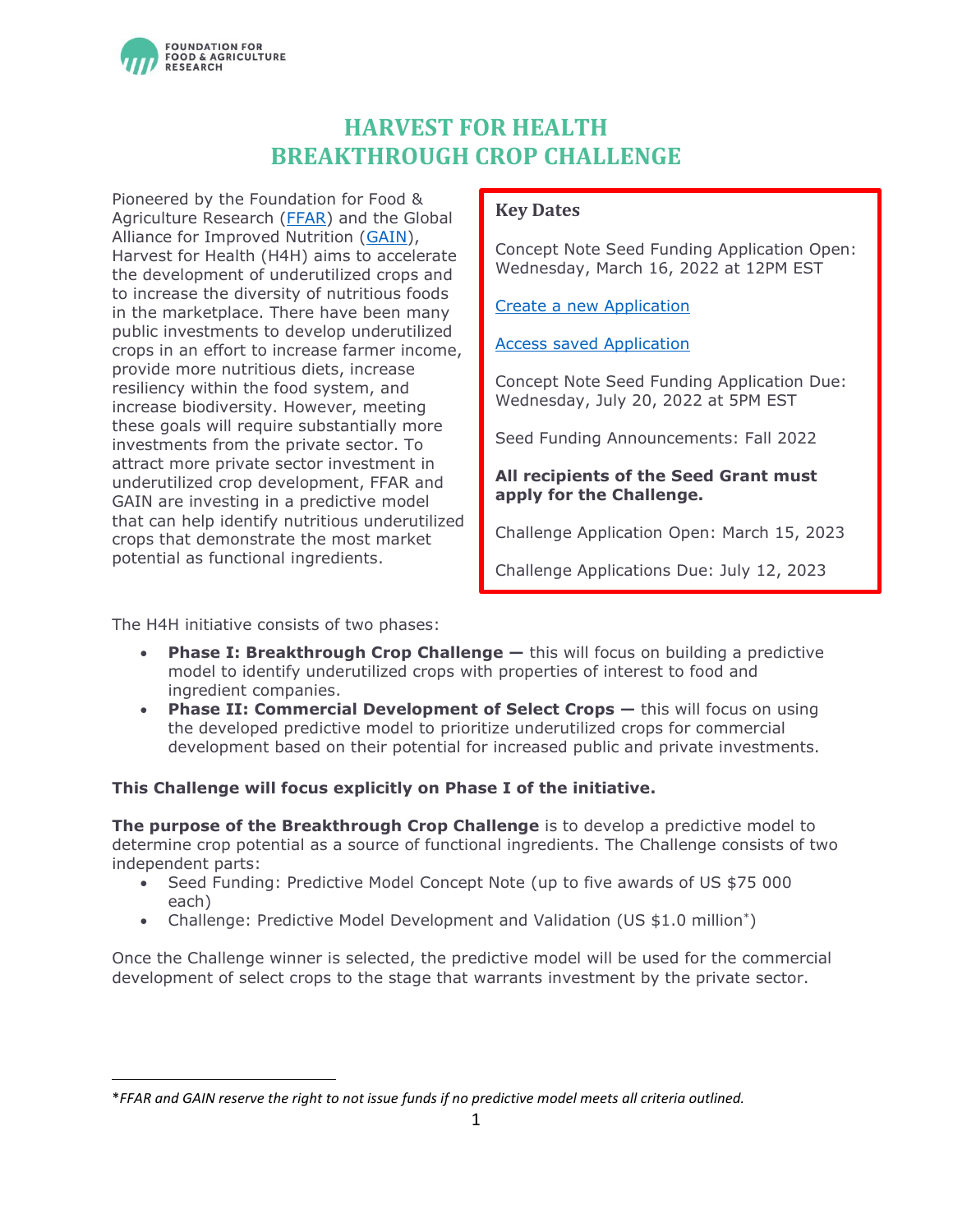

## **BACKGROUND**

There are over 50 000 edible plant species in the world, yet only four crops comprise 60 percent of our global diet. Underutilized plant species contain a vast array of nutritional, agroecological and genetic traits that can contribute to food and nutritional security, improve biodiversity, and serve as sources for novel food and food ingredients. Moreover, there is growing consumer demand for more sustainable products, made from fewer refined ingredients, and using natural alternatives rather than synthetic food additives. As many food ingredients are derived from plant-based sources, the 50 000+ edible plant species that exist in the world present a tremendous opportunity to identify new foods and food ingredients. Prioritizing the development of underutilized crops with potential to succeed in today's market will be of utmost importance to ensure that we capture the rich diversity of edible plants for both human and planetary health.

The H4H initiative is interested in identifying promising underutilized crops that can be used as new sources of nutritious, functional, and sustainable food and food ingredients. The public sector alone cannot invest, develop, and integrate these new crops into the food system. It will require investment from both the public and private sectors. Little is known about how underutilized crops could be used in the food industry and, thus, pose a significant economic risk to the private sector. To attract more private sector investment in underutilized crops, H4H aims to take an innovative approach by investing in a predictive model that can help identify promising underutilized crops with characteristics that the food industry finds attractive and consumers find desirable.

## **BREAKTHROUGH CROP CHALLENGE DESCRIPTION**

This Challenge aims to de-risk future investment in underutilized crops by developing a tool that can screen thousands of potential crops through a predictive model to determine a crop's usefulness as a functional ingredient. The predictive model must use currently available data and also be able to use data that will be available in the future, including genomic sequences and biochemical data as inputs for prediction. For example, see [African](http://africanorphancrops.org/)  [Orphan Crops Consortium,](http://africanorphancrops.org/) [Bioversity International](https://www.bioversityinternational.org/) and [The Periodic Table of Food Initiative,](https://foodperiodictable.org/) some of which already are or will be publicly available resources. Using information from public resources, in addition to knowledge of specific properties of ingredients, applicants must be able to predict which crops will be of interest to the food industry and supply information on the specific criteria used for the prediction and demonstrate the use of the predictive model.

#### **Challenge Overview**

The Challenge is open to individuals from all organizations worldwide. Contestants do not need to participate in Seed Funding to participate in the Challenge or potentially receive US \$1.0 million[\\*](#page-0-0) . The Challenge winner will be involved with FFAR in the utilization of the predictive model in Phase II of the program, which will be used to prioritize underutilized crops for commercial development based on their potential for increased public and private investments.

The H4H Breakthrough Crop Challenge consists of two independent parts:

• Seed Funding – Predictive Model Concept Note: Applicants will submit a predictive model concept note based on criteria outlined in the Application Details section below. Up to five (5) seed grants of up to US \$75 000 each will be awarded to most promising concept notes describing the development and validation of a predictive model to be used in Challenge applications. Applications for seed grants will be due on July 20, 2022. All recipients of the seed grant **must** apply for the Challenge.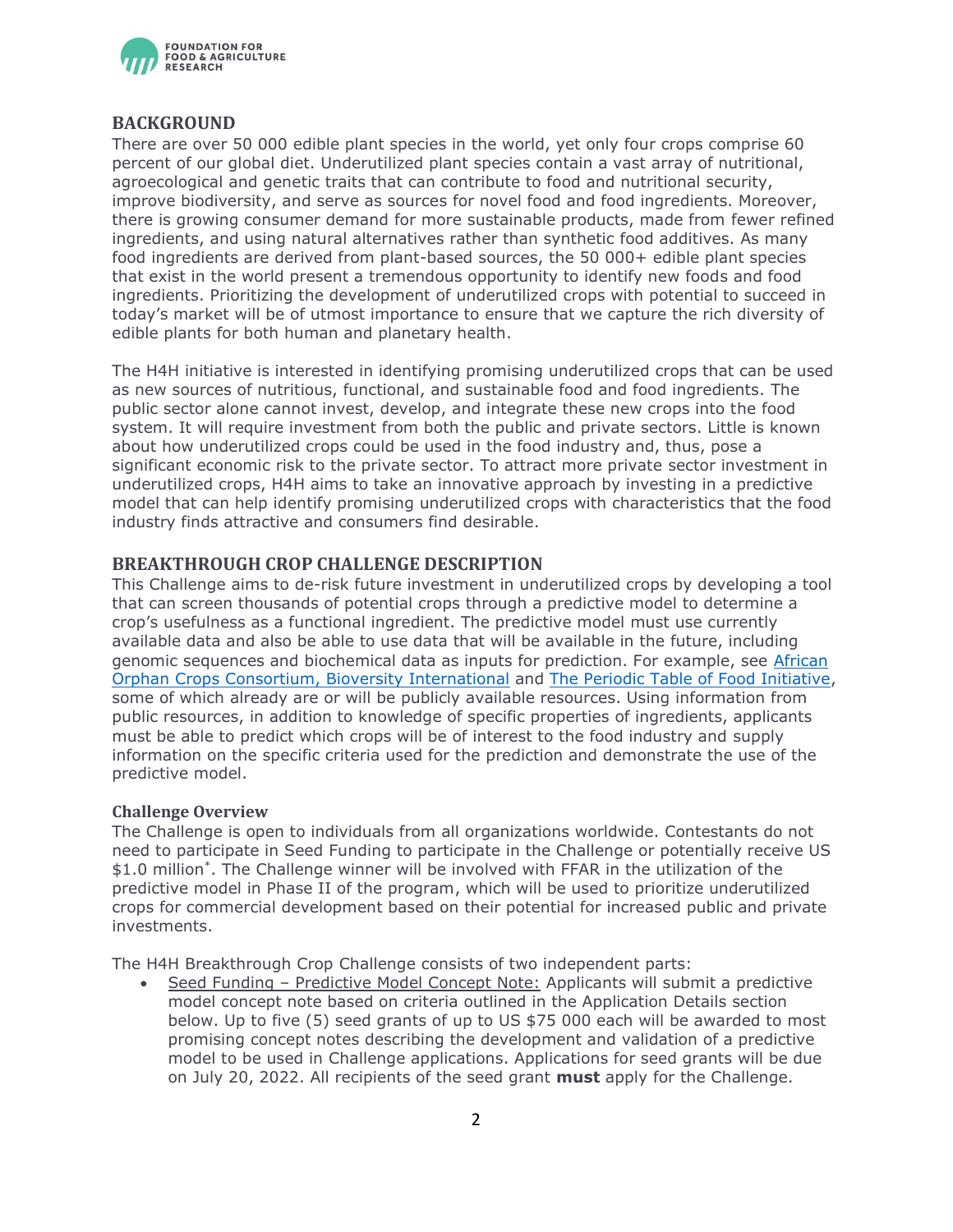

• Challenge – Predictive Model Development and Validation: Applicants will develop and submit a validated predictive model outlined in the Application Details section below. All applications will be reviewed by an expert review panel and US \$1.0 million[\\*](#page-0-0) will be awarded to the predictive model that meets all outlined criteria and receives the highest score from the detailed review. Applications for the Challenge will open March 15, 2023 and be due July 12, 2023. FFAR and GAIN reserve the right to not issue a prize if no predictive model meets all criteria outlined.

#### **Eligibility**

Any US and non-US public or private institution, consortium, non-profit organization, forprofit company, tribal government entity or any combination of the above is eligible to apply.

#### **SEED FUNDING – PREDICTIVE MODEL CONCEPT NOTE: APPLICATION DETAILS**

The Breakthrough Crop Challenge is requesting concept notes for predictive models to identify crops with market potential as a source of one or more of the following functional ingredients:

- A. Thickeners, emulsifiers, and stabilizers
- B. Bulking agents
- C. Taste and flavor enhancers
- D. High nutrient density (specific nutrients to be proposed by applicants)

Proposed models will be assessed and prioritized based on the number of functionalities addressed and the accuracy of their predictive abilities.

Ingredient functionality is dependent on specific physicochemical properties of molecules and, for less refined ingredients, the complex mixtures from which they are derived. For example, hydrocolloids are a class of compounds that include polysaccharides, such as starches used as thickening agents that can be found in a wide variety of crops, including potatoes, cassava, corn, lentils and cereals. Different hydrocolloids, often derived from different sources, have distinct physicochemical properties (e.g., solubility in cold or hot water, gelation, viscosity) that determine how well they function as thickeners, in addition to other functional ingredient properties such as stabilizers or emulsifiers.

For seed funding, applicants must state their hypothesis and outline a detailed plan to develop a predictive model using data that currently exists or is likely to exist for underutilized crops as model inputs. This includes, but is not limited to, compositional, genetic, and biochemical data. Applicants must provide descriptions of the volume and accessibility of data that will be used to build the predictive model. The predictive model may also consider advancements in processing and product development. Ideally, the predictive model will provide limited, reasonable predictions or inferences of functional properties using publicly available data on known ingredients that correlate the measured properties (see section on Examples of Important Measurements for Ingredients with Different Functional Properties below) with the potential applications and processing methods used to predict the desired quality and composition.

#### **Seed Funding Submission Requirements**

To submit concepts, applicant(s) must submit an [online application](https://www.grantrequest.com/SID_6242?SA=SNA&FID=35056) using FFAR'S Grant Management System. Concepts must include:

- Principal Investigator (PI) contact information
- Title of concept note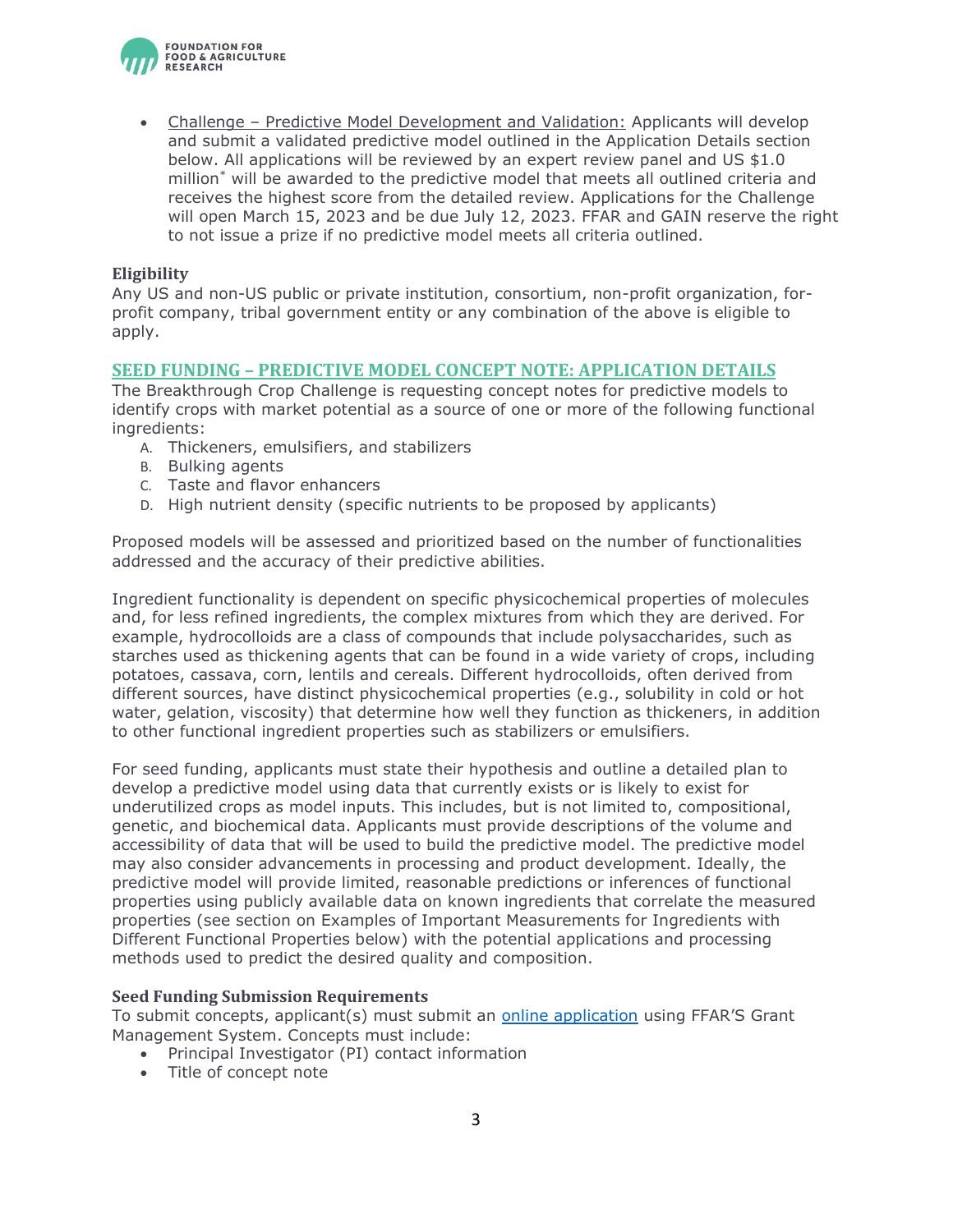

- Clear description of which functionality(-ies) is/are being considered (up to 750 words)
- Approach to developing the predictive model and rationale for this approach (up to 3 000 words):
	- o Description of the modeling technique
	- o Model development methodology
	- o Hypothesis of candidate variables that will be important aspects of the predictive model
	- $\circ$  Set(s) of data that will be used for calibration and internal validation of the predictive model, including a justification for the use of this/these data set(s)
	- $\circ$  Validation methodology plan using a range of crops and measured properties
	- o Describe possible barriers and approaches for overcoming them.
- Qualifications of the Research Team
- Budget request amount (up to US \$75 000) and itemized budget justification

# **Examples of Important Measurements for Ingredients with Different Functional Properties**

## *Thickeners, Emulsifiers, and Stabilizers*

- 1. Solubility in aqueous and non-aqueous solution
- 2. Viscosity at standard concentration and shear rates
- 3. Particle size
- 4. Texture and gelation
- 5. Volatiles (aroma), non-volatiles, taste components (sweetness, bitterness, saltiness, umami, sourness)
- 6. Emulsification
- 7. Ingredient compatibility and unique interaction/mechanism in product formation
- 8. pH, acid/base compatibility, and functionality
- 9. Quality of protein amino acid composition
- 10. Fiber (both soluble and insoluble)

## *Bulking Agents*

- 1. Solubility in aqueous and non-aqueous solution
- 2. Melting range
- 3. pH
- 4. Saponification value, and ester value
- 5. Organoleptic qualities
- 6. Total sugars and reducing sugars
- 7. Ingredient compatibility and interaction/mechanism in product formation

## *Taste and Flavor Enhancers*

- 1. Organoleptic qualities; Flavonoids
- 2. Solubility; ethanol, water, etc.
- 3. Molecular weight
- 4. Melting range and boiling point
- 5. Volatiles (aroma), non-volatiles, taste components (sweetness, bitterness, saltiness, umami, sourness)
- 6. pH
- 7. Refractive Index
- 8. Specific gravity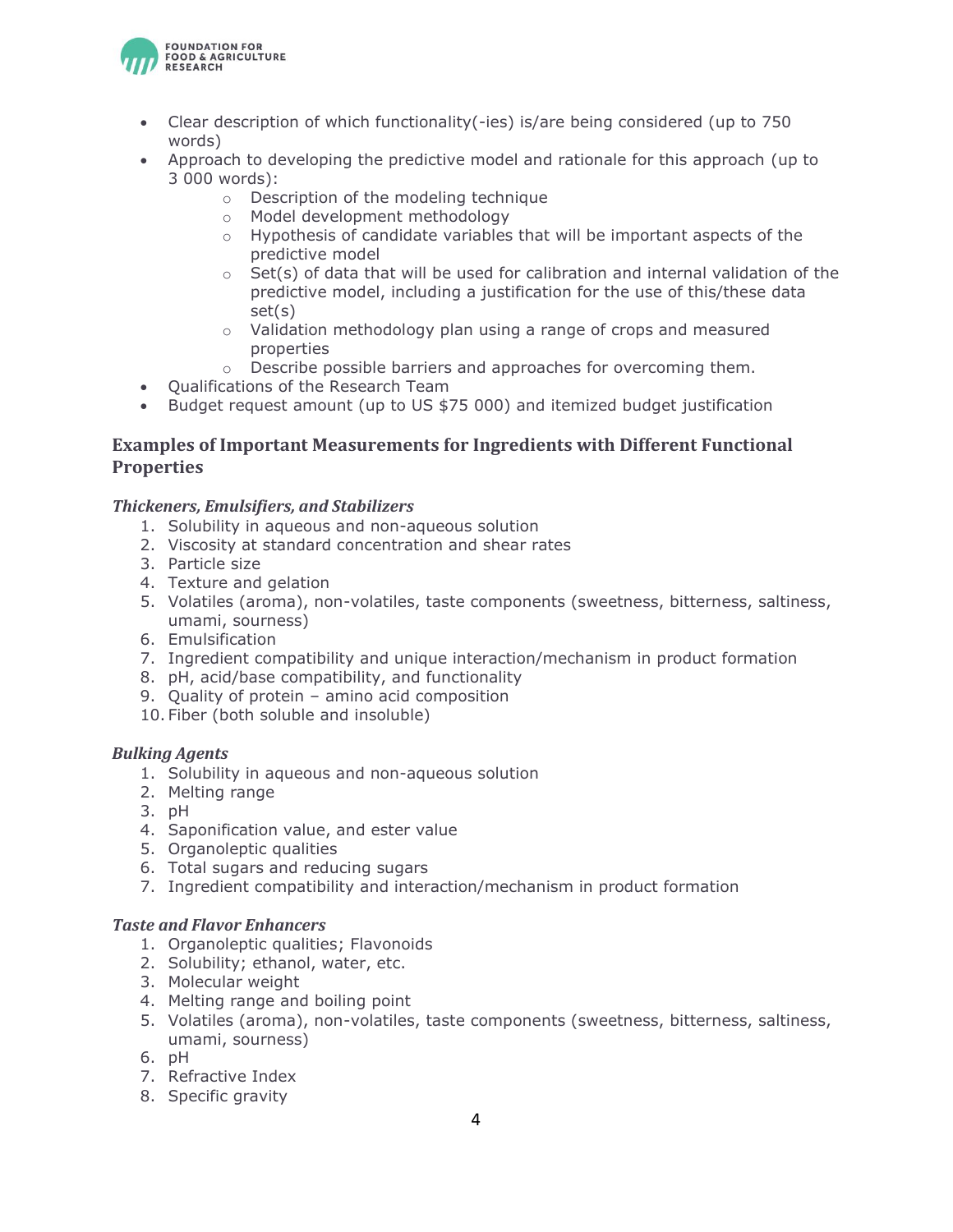

#### *High Nutrient Density*

- 1. Macronutrient (amount present. e.g., quality of protein [amino acid composition, bioavailability, etc.])
- 2. Fiber (both soluble and insoluble)
- 3. Micronutrient (vitamin and mineral composition)
- 4. Known or novel phytochemicals of value, e.g., anthocyanins

#### **Seed Funding Review Criteria**

Applicant submissions will undergo expert review. Reviewers will consider the following criteria when evaluating each Concept Note:

- $\checkmark$  Technical merit,
- $\checkmark$  Technical approach and validation strategy,
- $\checkmark$  Expertise and qualifications of the team, and
- $\checkmark$  Appropriateness of data sets selected for developing the predictive model.

#### • *Technical merit (25%)*

- 1. Does the concept note clearly describe functional properties to be considered?
- 2. Are the goals and objectives of the concept note clear?
- 3. Are possible barriers addressed and approaches for overcoming them proposed?
- *Technical approach and validation strategy (30%)*
	- 1. Is the technical approach to developing the predictive model reasonable and scientifically feasible?
	- 2. Does the concept note describe the modeling technique to be used?
	- 3. Does the concept note hypothesize candidate crop variables that will form important aspects of the predictive model?
	- 4. Does the concept note describe the model development methodology?
	- 5. Are the validation strategies described reasonable and scientifically feasible?
- *Expertise and qualifications of the team (15%)*
	- 1. How well qualified is the individual, team, or organization to conduct the proposed activities?
	- 2. Does the concept note demonstrate that the applicant would have adequate resources to build a predictive model?
- *Selection of data sets (30%)*
	- 1. Are the data sets appropriate for developing the predictive model?
	- 2. Can the data set(s) be used to predict the selected properties of interest?

All reviewers are required to read and acknowledge acceptance of FFAR's [Conflict of Interest](https://foundationfar.org/grants-funding/reviewer-conflict-of-interest-policies/)  [Policy](https://foundationfar.org/grants-funding/reviewer-conflict-of-interest-policies/) and [Non-Disclosure Agreement.](https://foundationfar.org/grants-funding/reviewer-non-disclosure-agreement/) We make reasonable efforts to ensure that applications are not assigned to reviewers with a real or apparent conflict with the applicant or project personnel. Reviewers with a conflict of interest are recused from evaluating or participating in the discussions of applications with which they have a conflict. Each stage of the review is conducted confidentially.

## **Seed Funding Application Submission Guidelines**

Applications must be submitted by the deadline date through FFAR's online application [Grant Management System.](https://www.grantrequest.com/SID_6242?SA=SNA&FID=35056) Applications submitted outside of this System will not be considered.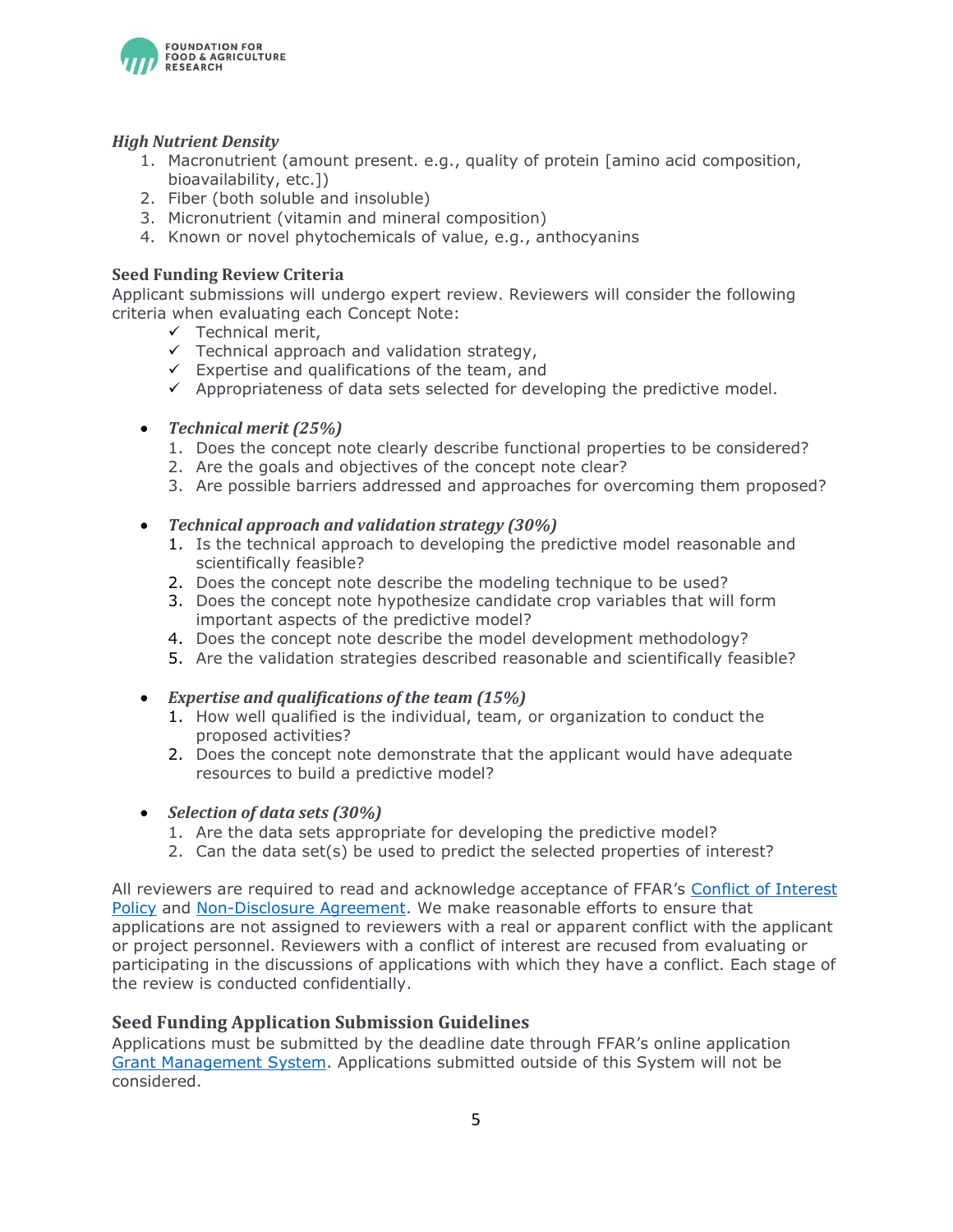

If you are a new user, register for an account by clicking "Create Account" button located under the email address field on the left side of the home page. Once you log in, you may begin working on your application. Please be sure to save your work often by clicking on "Save and Finish Later". To access a saved application, please do so through your Grant [Management Account.](https://www.grantrequest.com/SID_6242)

## **CHALLENGE – PREDICTIVE MODEL DEVELOPMENT AND VALIDATION: APPLICATION DETAILS**

All individuals from organizations worldwide that wish to apply for the Challenge, including those that did not participate or were not awarded a seed grant, are required to submit a validated prediction model that predicts a subset of the functionalities outlined above. The application will include:

- Clear description of which functionality(-ies) is/are being considered.
- A description of the predictive model, candidate variables, and all source code.
- Documentation of tool validation through prediction of one (1) known crop and three (3) underutilized crops chosen by the applicant, which have not been used previously as commercial sources of functional and/or nutritional ingredients. Documentation should list measurements for validation in a range of conditions/products, including the methods used to verify those measurements, and testing the functionality of the ingredient(s) in a food product.
- A prioritized and justified list of  $10 15$  predicted crops that have the market potential for commercial development.
- Submit a narrated PowerPoint presentation (up to 3 minutes) on the proposed predictive model.

More details on the Challenge application will be provided after seed grants have been awarded in Fall 2022.

## **Challenge Review Criteria**

The US \$1.0 million[\\*](#page-0-0) will be awarded based on the predictive capability of the model and the outcome of the external peer review conducted by an external expert panel representing industry and academia. Demonstration of the predictive capability will be based on measurements provided by the applicant that highly suggest the potential of the ingredient as a source of functional property of interest and are confirmed through the validation process.

**Important Note:** The Challenge will open to receive full applications after the Seed Funding is completed. The Challenge application review criteria will be announced when it opens for submission on March 15, 2023.

#### **TERMS AND CONDITIONS**

Specific intellectual property (IP) terms for the Breakthrough Crop Challenge include the following definitions:

- "**Research Team**" refers to each applicant or team of collaborators that applies for and/or receives seed funding or US \$1.0 million[\\*](#page-0-0) .
- "**Data and Technology**" means any and all trademarks, service marks, brand names, certification marks, trade dress, assumed names, domain names, trade names and other indications of origin, the goodwill associated with the foregoing, creations, inventions, discoveries, designs, know-how, technology, algorithms, procedures, processes, methods, techniques, software, websites, content, images, graphics, text, photographs,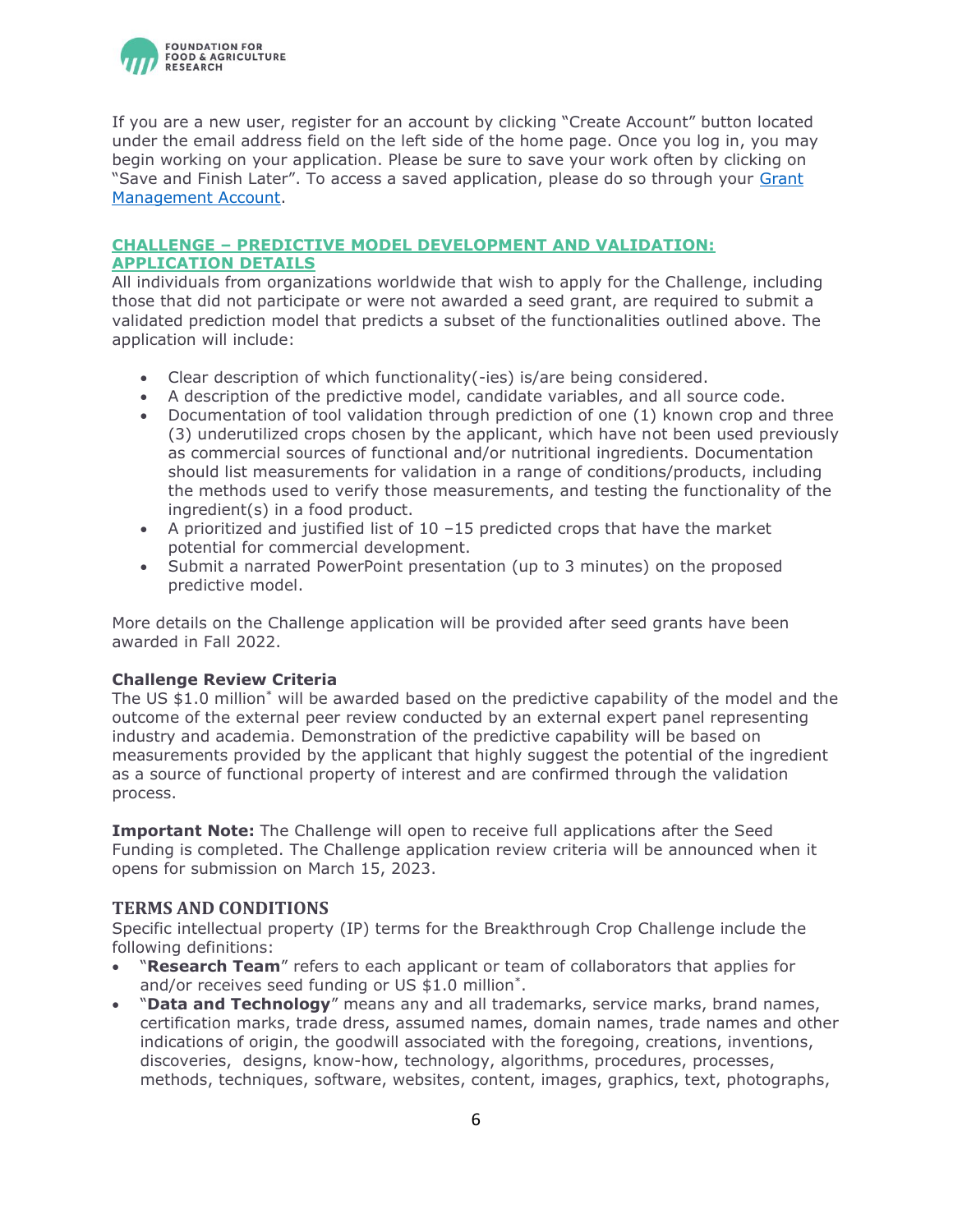

artwork, audiovisual works, sound recordings, graphs, drawings, reports, analyses, writings, data, and other information.

- "**Software**" means all types of computer software programs, operating systems, application programs, software tools, firmware (including all types of firmware, firmware specifications, mask works, circuit layouts and hardware descriptions) and software imbedded in equipment, including both object code and source code, and all written or electronic data, documentation and materials that explain the structure or use of software or that were used in the development of software, including software specifications, or are used in the operation of the software (including logic diagrams, flow charts, procedural diagrams, error reports, manuals and training materials, look-up tables and databases).
- **"Intellectual Property Rights**" means any and all intellectual property and proprietary rights associated with Data and Technology arising under the laws of the United States and any other relevant jurisdiction, whether registrable or not, or comprising an application for registration or certification or regulatory approval, including without limitation, all: (a) rights with respect to patents, patent applications and similar rights (including utility patent, design patent, plant patent, plant variety protection and utility model rights); (b) copyrights, copyright registrations and applications for copyright registrations; (c) rights to authorship and moral rights; (d) invention rights, rights to trade secrets and rights to know-how and expertise, discoveries, information, data and material, and all derivatives, modifications and improvements thereof; (e) rights to trademarks (including goodwill), databases, and mask works, and any applications, registrations, and other rights with respect thereto; and (f) all other intellectual property rights and all rights and forms of protection of a similar nature or having equivalent or similar effect to any of the foregoing.

1. Each Research Team must own the right, title and interest in and to their proposed technology, which is used by such Research Team in the Breakthrough Crop Challenge, including the Intellectual Property Rights associated therewith and elucidate plans to protect any Intellectual Property Rights. Any intentionally false representation to this effect may result in revoking the Challenge funds.

2. Each Research Team will own the Data and Technology made, created, authored, invented (whether conceived or first reduced to practice or both) or developed by such Research Team during such Research Team's participation in the Breakthrough Crop Challenge or resulted from the seed funding or US \$1.0 million[\\*](#page-0-0) granted to it under the Breakthrough Crop Challenge and all Intellectual Property Rights associated therewith (collectively, the "**Project Results**").

3. Each Research Team agrees to grant and hereby grants to each of FFAR and GAIN (each, a "**Licensee**") a non-exclusive, fully paid-up, royalty-free, irrevocable, worldwide, perpetual license, with the right to grant sublicenses, to practice and use the Project Results for any and all lawful purposes, including any research, educational or testing purposes (the "**Non-Exclusive License**"). Each Licensee has the right to use or disclose the Project Results to any of its partners or collaborators for purposes of exercising the Non-Exclusive License granted to it hereunder.

4. Each Research Team shall make the predictive model available for research and academic purposes through non-exclusive, royalty-free licenses;

5. Subject to the Non-Exclusive License above, each Research Team shall have the right to commercialize the predictive model, either itself or through one or more commercial licensees, for the purposes of further development of the predictive model toward the goal in accordance with the following: